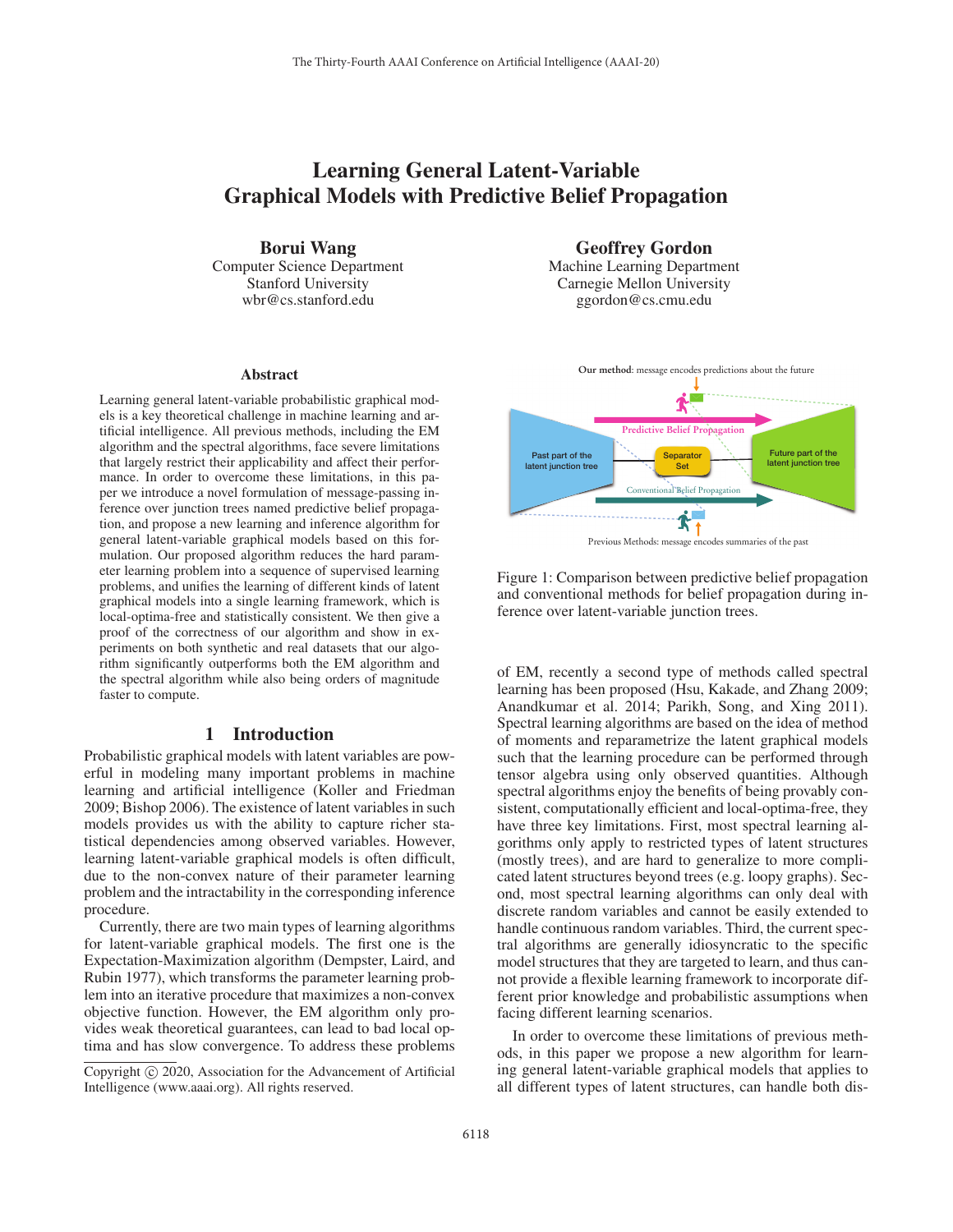crete and continuous variables of arbitrary forms of probability distribution in a nonparametric fashion, and allows us to incorporate different types of prior knowledge into the learning process, while still remaining provably consistent, local-optima-free and fast to compute. To achieve this, we introduce a new way of formulating message-passing inference over junction trees called predictive belief propagation. In contrast to conventional formulations of message passing, which treat a message as a direct summary of all the probabilistic information seen in the past, we instead think of a message as encoding our predictions about the probabilistic information of all the variables in the future part of the graphical model given what we have seen in the past. This new perspective allows us to systematically reparametrize message passing inference on latent junction trees purely in terms of observable variables, and to directly learn this alternative parametrization from observed quantities in training data. During learning, our algorithm first converts a latent graphical model into its corresponding latent junction tree, and then reduces the parameter learning problem down to a sequence of regression problems using a simple and fast approach called *Two-Stage Regression*, which also allows us to incorporate prior knowledge into the learning process. Moreover, our proposed learning algorithm is also flexible enough to allow us to easily extend it to handle graphical models with continuous random variables using the technique of *Hilbert Space Embeddings*. When dealing with continuous variables, we first embed their distributions into reproducing-kernel Hilbert spaces, and then use the kernel trick to perform all necessary learning operations over latent junction trees via tensor algebra.

The main contributions of our work are:

(1) We introduce a novel formulation of message-passing inference over latent-variable junction trees named predictive belief propagation (Section 3), and then propose a new algorithm for learning general latent-variable graphical models based on it using *Two-Stage Regression* (Section 3 and 4). Our new algorithm overcomes many severe limitations faced by previous methods for learning latent graphical models, including EM and the spectral algorithms, and provides a general algorithmic framework that unifies the learning of all different kinds of latent graphical models.

(2) We prove the correctness of our new algorithm by showing that it learns to compute a statistically consistent estimator of any conditional probability distribution over observable variables that we may query in a latent-variable graphical model during inference (Appendix A.5).

(3) We extend our algorithm from discrete domain to continuous domain using *Hilbert Space Embeddings* of distributions (Section 5).

(4) We demonstrate that our learning algorithm outperforms both the EM algorithm and the spectral algorithm and runs significantly faster in experiments on both synthetic and real datasets (Section 6).

## Related Work

Previously, Parikh et al. proposed a spectral algorithm (Parikh et al. 2012) for learning latent junction trees based on an alternative tensor parameterization. However, the al-

gorithm in (Parikh et al. 2012) can only yield the marginal joint probability of all the observable variables in a latent graphical model together, without the ability to flexibly compute the posterior probability of arbitrary observable variables given other observed variables as evidence in a tractable manner. In contrast, our new algorithm overcomes this limitation and supports arbitrary inference in tractable forms by introducing a more flexible predictive messagepassing paradigm. Moreover, our algorithm provides the ability to freely incorporate prior knowledge and to handle continuous variables, which also cannot be achieved by the spectral algorithm in (Parikh et al. 2012).

#### 2 Formulation of the Learning Problem

The central machine learning problem that we are dealing with in this paper is to learn general latent-variable probabilistic graphical models such that we can perform accurate inference over them among the observable variables. Traditionally, latent-variable graphical models are often parametrized using a set of local conditional probability tables (CPTs) that are associated with the edges in the graphs, and learning these models would mean to explicitly recover their CPT parameters from training data (Koller and Friedman 2009). However, in most cases of application, the primary goal of learning a latent-variable graphical model is to be able to make accurate inference and predictions over its observable variables, and recovering its original CPT parameters is not needed at all. Therefore, in this paper we develop a new learning method that learns an alternative parametrization of general latent-variable graphical models purely based on observable quantities, such that we can directly perform accurate probabilistic inference on them using the learned alternative parametrization. We don't aim to learn the original CPT parameters of latent graphical models, and bypass them using our alternative parametrization.

For a latent-variable probabilistic graphical model G of arbitrary graph structure, let  $\mathcal O$  denote the set of all observable variables in G:  $\mathcal{O} = \{X_1, ..., X_{|\mathcal{O}|}\}\$ , and let  $\mathcal H$  denote the set of all latent variables in G:  $\mathcal H$  =  $\{X_{|\mathcal{O}|+1},...,X_{|\mathcal{O}|+|\mathcal{H}|}\}.$  Now our learning and inference problem at hand can be mathematically formulated as the following desired input-output behavior:

**Input:** given a training dataset of  $N$  i.i.d. samples of the set of all observable variables  $\{x_1^d, ..., x_{|\mathscr{O}|}^d\}_{d=1}^N$ , a set of observed evidence  $\{X_i = x_i\}_{i \in \mathcal{E}}$  (here  $\mathcal{E}$  denotes the set of index for the set of observable variables that are observed as evidence), and the index  $Q$  of the query node  $X_Q$ .

Output: calculate an estimate of the posterior distribution of the query node conditioned on the observed evidence:  $\widehat{\mathbb{P}}[X_Q \mid \{X_i = x_i\}_{i \in \mathcal{E}}].$ 

Here the variables in  $G$  can be either discrete-valued or continuous-valued, and if the variables are continuousvalued, they are not restricted to have any specific functional forms of probability density function. Our algorithm can handle all of them gracefully in a nonparametric fashion.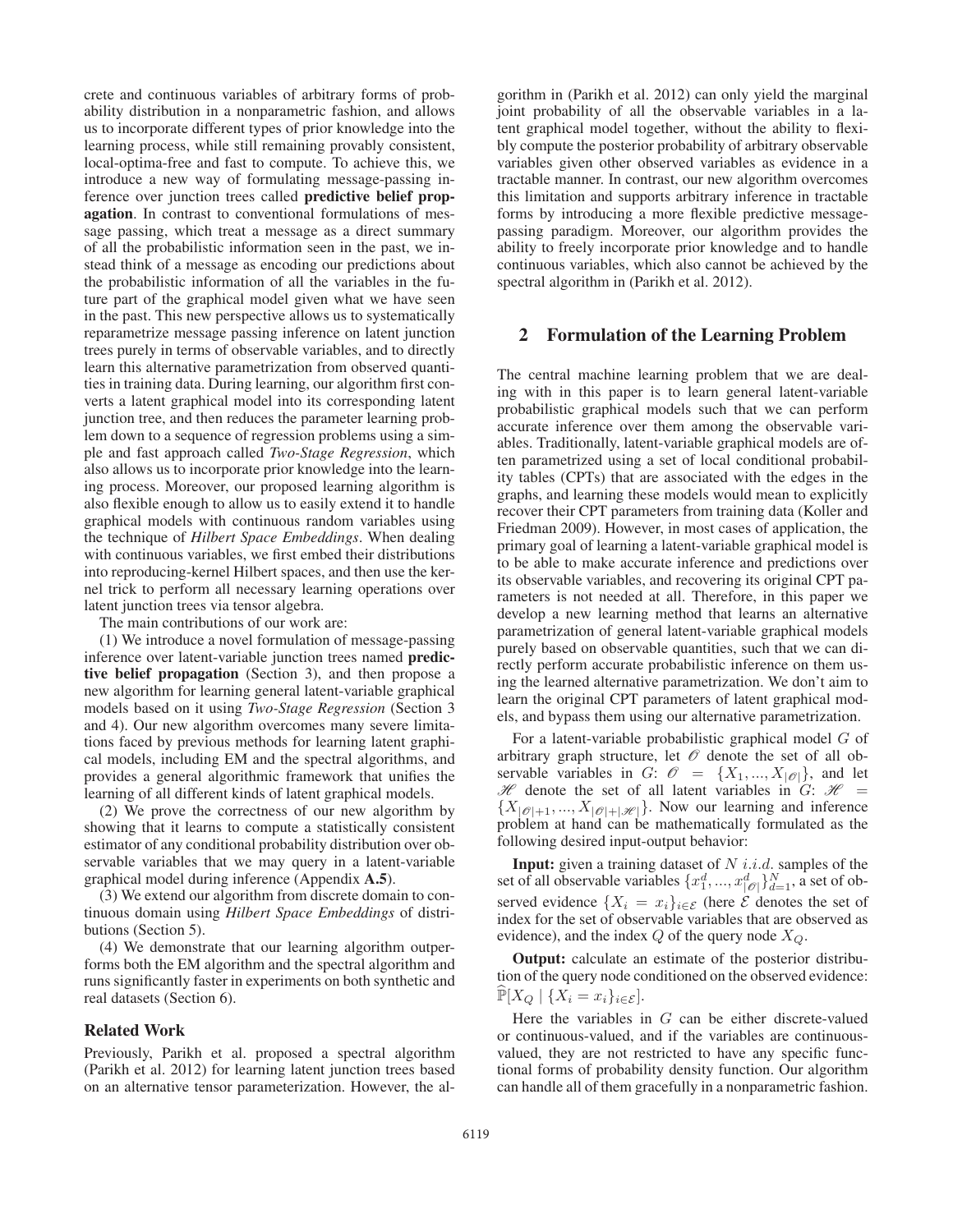

Figure 2: (a) An example of a latent-variable graphical model. Blue nodes indicate observable variables and white nodes indicate latent variables. (b) A corresponding latent junction tree that the graphical model in (a) is converted to. Pink squares indicate clique nodes and yellow squares indicate separator sets. Variable nodes with red circles around them are associated with their current leaf clique nodes.

## 3 Predictive Belief Propagation

## Preliminaries

Here we first introduce two important notions that will be used throughout this paper.

Sufficient Statistics Feature Vector In statistics and machine learning, the *sufficient statistics feature vector* of a random variable X is such a feature vector  $v(X)$  that knowing its expectation  $\mathbb{E}_{X \sim p}[v(X)]$  under X's probabilistic distribution  $p$  would completely determine that distribution p. And similarly, the *sufficient statistics feature vector* of a group of random variables  $\{X_1, ..., X_k\}$  is such a feature vector  $v({X_1, ..., X_k})$  that knowing its expectation  $\mathbb{E}_{\{X_1,...,X_k\}\sim p}[v(\{X_1,...,X_k\})]$  under  $\{X_1,...,X_k\}$ 's joint probabilistic distribution  $p$  would completely determine that joint distribution  $p$ . For example, if  $X$  is a discrete random variable, then its sufficient statistics feature vector  $v(X)$ can be the vector of indicator functions whose  $i$ -th entry is 1 if  $X$  takes the *i*-th value, and is 0 if otherwise. And for a group of discrete-valued random variables, their sufficient statistics feature vector can be the vectorized version of the outer product of all their individual vectors of indicator functions. See Appendix A.4 for the continuous-valued case.

**Junction Trees** In probabilistic graphical models, junction trees are a classical type of transformation that allows efficient message-passing inference algorithms to be performed over loopy graphical models. In order to design a learning and inference algorithm for general latent-variable graphical models, which may have loopy or non-loopy graph structures, we need to first resort to the junction tree algorithm (Lauritzen and Spiegelhalter 1988) to transform latent graphical models into their corresponding latent junction tree representations, over which we can perform messagepassing inference. Consider the latent graphical model G defined in Section 2. We first run the junction tree algorithm to convert  $G$  into a latent junction tree  $T$ , and then associate

each observable variable in  $G$  with one leaf clique in  $T$ . Now pick a non-leaf clique node  $C_r$  as the root of T, which naturally sets a topological order over  $T$ . Then for each separator set S in T, we define its inside tree  $In(S)$  to be the subtree rooted at S, and define its outside tree  $Out(S)$  to be the rest of T excluding S and  $In(S)$ . See Figure 2 and 3 for an example.

#### Difficulty Facing Conventional Belief Propagation

In conventional methods for running belief propagation inference over junction trees, such as the Shafer-Shenoy algorithm (Shenoy and Shafer 1990) and the Hugin algorithm (Lauritzen and Spiegelhalter 1988; Anderson et al. 1989), the messages are defined to integrate together all the local probabilistic information from the past part of the junction tree in the form of partial results of sum-product calculations and send this compact summary of the past to the future part of the junction tree.<sup>1</sup> This requires the learning algorithm to be able to estimate the innate parametrization of the original latent graphical model, in the form of local conditional probability tables or local potential functions, directly from the training data. However, the innate parametrization of latent graphical models heavily involves hidden variables that we cannot observe, which makes it hard to directly learn this parametrization from training data. This discrepancy gives rise to the key difficulty in learning general latent graphical models, and forces previous methods to resort to inefficient local search heuristics such as EM.

#### The Central Idea of Predictive Belief Propagation

To overcome this difficulty, we draw inspiration from the notion of *predictive state representations* (PSRs) (Littman, Sutton, and Singh 2001; Singh, James, and Rudary 2004), which are a popular class of models for discrete-time dynamical systems. The key idea behind PSRs is to represent the state of a dynamical system as a set of predictions of features of observable variables in the future, which distinguishes them from the traditional history-based models and hidden-state-based models (Kaelbling, Littman, and Cassandra 1998). Such an alternative representation of state based on observable quantities allows us to directly learn to perform filtering and prediction over dynamical systems from training data in a fast, provably consistent and local-optimafree fashion (Boots, Siddiqi, and Gordon 2011).

In essence, the state of a system is a time bottleneck that compactly summarizes everything we need to know about the past in order to predict the future. From this viewpoint, when we perform belief propagation over a latent junction tree, the message that we send across a separator set can be viewed as the current state of the junction tree inference system at that particular separator set. Therefore, in analogy to

<sup>&</sup>lt;sup>1</sup>Formally, when we pass a message across a separator set in a junction tree, we can split the junction tree from this separator set into two separate subtrees. We refer to the subtree that the messagepassing direction is pointing toward as the *future* part of the junction tree, and the other subtree as the *past* part of the junction tree. See Figure 3 for an example.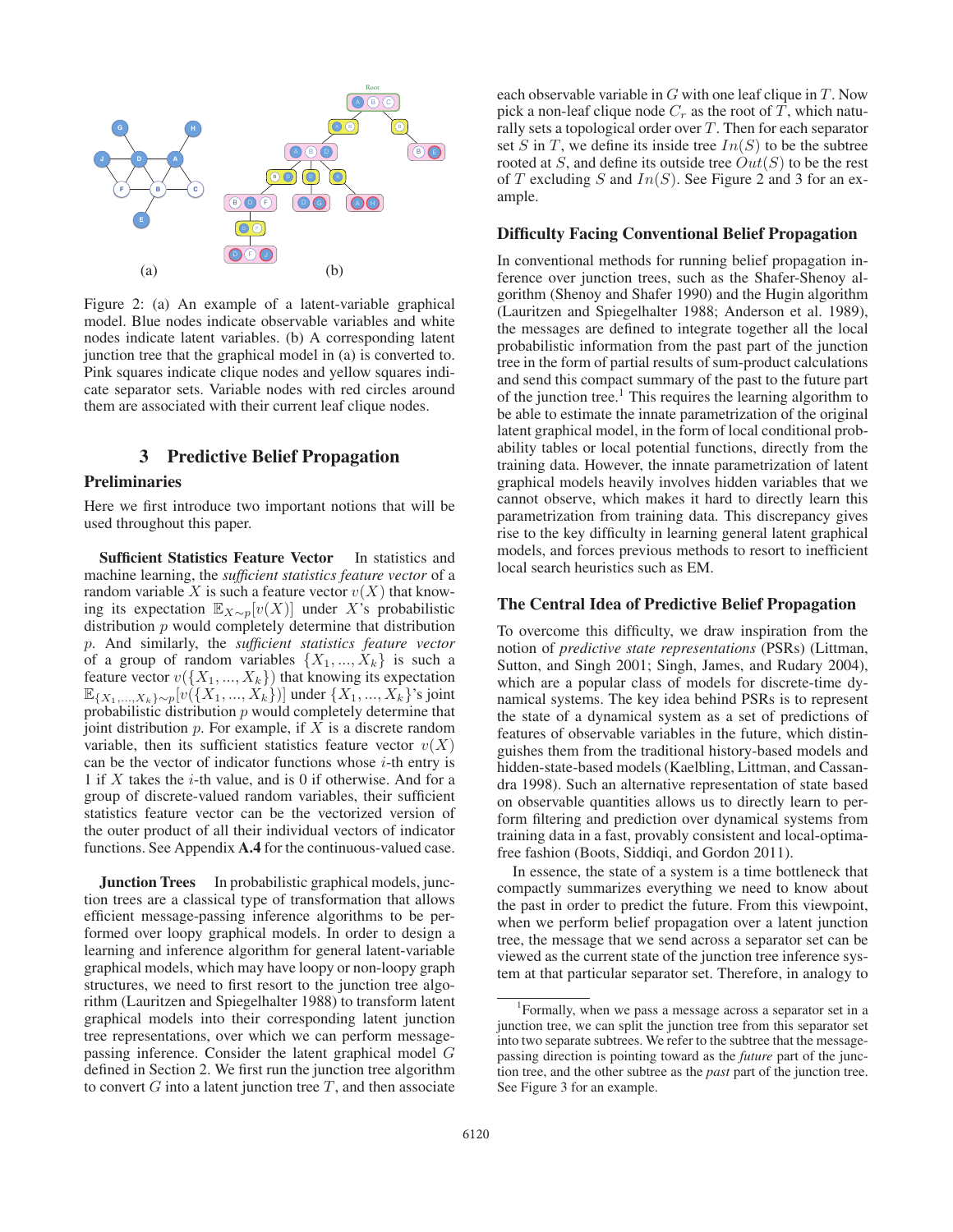

Figure 3: Illustration of the inside tree (future), outside tree (past), core group  $\alpha(S^{AB})$  and evidence set  $\beta(S^{AB})$  for a specific separator set  $S^{AB}$  in the latent junction tree in Figure 2(b).

PSRs, we can let the messages to encode our posterior predictions about the probabilistic information of the observable variables in the future part of the junction tree, given the observed evidence that we have absorbed from the past part of the junction tree. In PSRs, a common approach is to use a vector of sufficient statistics for a finite window of future observations to represent the state of a dynamical system. And analogously, in our case, at each separator set we can use a vector containing features of sufficient statistics for a subset of core observable variables in the future part of the junction tree to represent the message that we send across that separator set. Then during inference, we pass these predictive messages around over the latent junction tree to collect and propagate information we observe from evidence nodes and to compute the results of our inference queries. This forms our central idea of predictive belief propagation, which is the foundation of our new algorithm for learning latent-variable graphical models. The major advantage of this new way of thinking about message passing from a predictive perspective is that it enables us to efficiently learn general latent graphical models directly from observed quantities under a unified framework. Figure 1 provides an illustration of the comparison between predictive belief propagation and conventional belief propagation.

## Definition of Predictive Messages

Now under the predictive belief propagation (PBP) framework, we first need to define what exactly are the predictive messages that we pass around over a latent junction tree during inference. As discussed above, the predictive messages in PBP are analogous to the predictive states in PSRs. In PSRs, a common approach is to use a vector of sufficient statistics (called the core set of tests) for a finite window

of future observations to represent the predictive state of a dynamical system, because the infinite system-dynamics matrix can often be proven to have finite rank. Then analogously, in our PBP case, at each separator set we can use a sufficient statistics feature vector for a group of core observable variables in the future part of the junction tree to represent the predictive message that we send across that separator set. Now we make the following two key definitions:

Definition 1. We define the core group of observable variables  $\alpha(S)$  for each separator set S to be a subset of all the observable variables that are associated with the leaf clique nodes in  $In(S)$  whose posterior joint distribution conditioned on evidence from  $Out(S)$  completely determines the posterior joint distribution of all the observable variables that are associated with the leaf clique nodes in  $In(S)$ . More formally, let  $\mathbf{OV}[In(S)]$  denote all the observable variables that are associated with the leaf clique nodes in the inside tree  $In(S)$ , and let  $\mathbf{O}V[Out(S)]$  denote all the observable variables that are associated with the leaf clique nodes in the outside tree  $Out(S)$ , then the core group  $\alpha(S)$  satisfies the conditional independence property that:  ${\bf OV}[In(S)] \setminus \alpha(S) {\bf \perp QV}[Out(S)] \mid \alpha(S)$ .

Such a core group of observable variables  $\alpha(S)$  always exists for each separator set  $S$ , since at least the set  $\mathbf{O}V[In(S)]$  would certainly qualify as being  $\alpha(S)$ , by definition. But in order to reduce the computational complexity of our learning and inference algorithm, it is desirable to find the minimal core group  $\alpha(S)$  for each S. We present the process for determining the minimal core group in Appendix A.2.

**Definition 2.** Let  $\theta^S[\alpha(S)]$  denote a sufficient statistic feature vector for  $\alpha(S)$ , and let  $\Omega$  denote the evidence information that we observe from  $Out(S)$ . Then we define the predictive message that we send across each separator set S to be the conditional expectation of  $\theta^S[\alpha(S)]$  conditioned on  $\Omega$ , i.e.  $\mathbb{E}[\theta^S[\alpha(S)] | \Omega].$ 

## Relationship between Predictive Messages

Now the goal of our learning algorithm is to learn how these predictive messages relate to each other during PBP inference over a latent junction tree from training data. Without loss of generality, let's consider a non-leaf separator set  $S$  in a latent junction tree  $T$ , where  $S$  is connected with K child separator sets  $\{S_1, S_2, ..., S_K\}$  below it through a clique node C. According to the definition of core groups in Definition 1, since  $\alpha(S_1)$ ,  $\alpha(S_2)$ , ...,  $\alpha(S_K)$ are all contained in  $In(S)$ , their posterior joint distributions  $\mathbb{P}[\alpha(S_1) | \Omega], \mathbb{P}[\alpha(S_2) | \Omega], ..., \mathbb{P}[\alpha(S_K) | \Omega]$  are thus all completely determined by  $\mathbb{P}[\alpha(\hat{S}) | \Omega]$ . Therefore, the conditional expectations  $\mathbb{E}\big[\theta^{S_1}[\alpha(S_1)] \mid \Omega\big], \mathbb{E}\big[\theta^{S_2}[\alpha(S_2)]\mid$  $\Omega$ , ...,  $\mathbb{E}[\theta^{S_K}[\alpha(S_K)] | \Omega]$ , as well as their outer product, must also be fully determined by the conditional expectation  $\mathbb{E}[\theta^{S}[\alpha(S)] \mid \Omega]$  (because all the  $\theta$ 's here are sufficient statistics feature vectors). That is to say, there exists a linear operator  $W^S$  in the form of a  $(K+1)$ -th order tensor with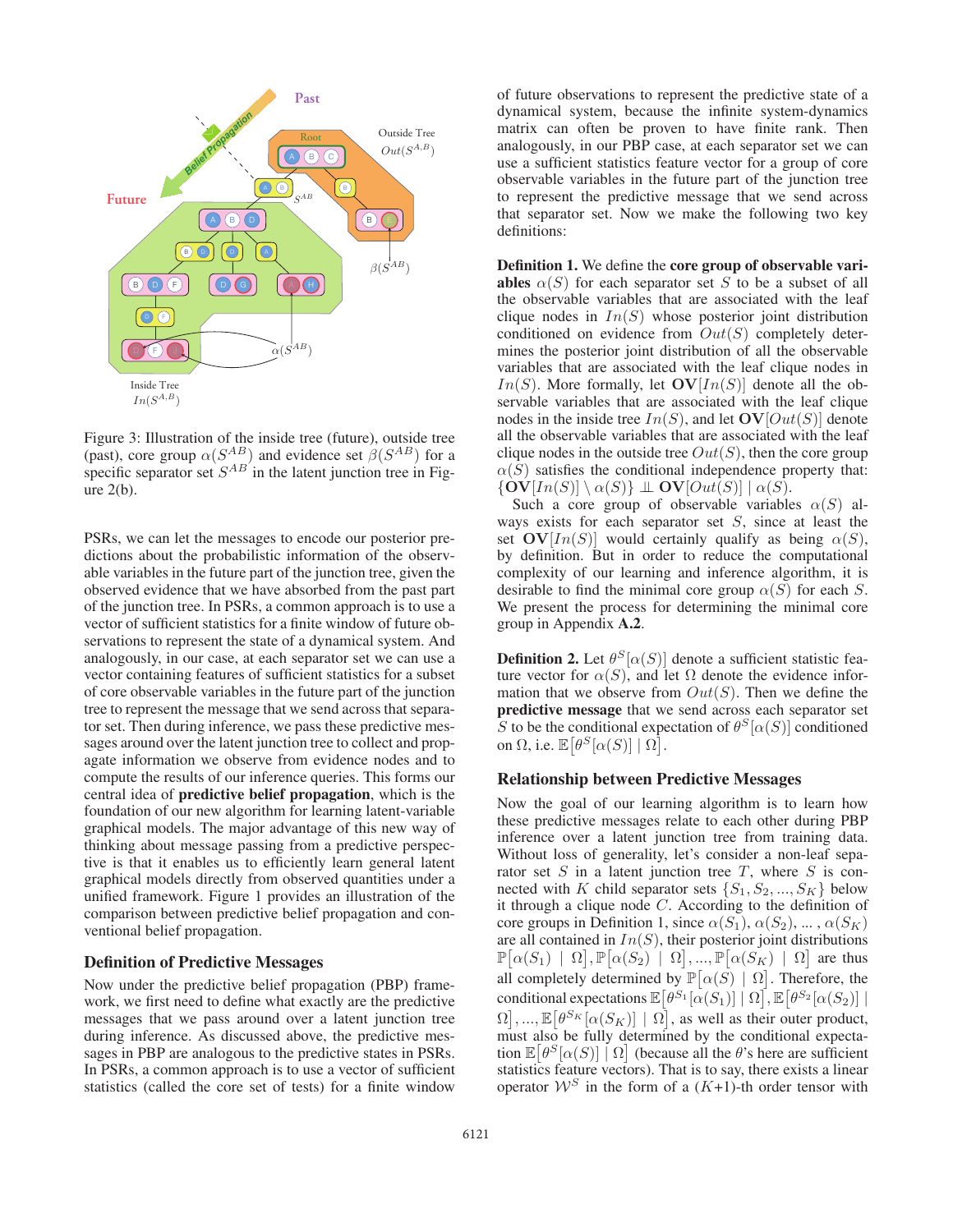each mode corresponding to  $S, S_1, S_2, ..., S_K$  respectively, such that:

$$
\underset{k=1}{\overset{K}{\otimes}} \mathbb{E}\left[\theta^{S_k}[\alpha(S_k)] \mid \Omega\right] = \mathcal{W}^S \times_S \mathbb{E}\left[\theta^S[\alpha(S)] \mid \Omega\right] \tag{1}
$$

for any outside tree evidence  $\Omega$ , where  $\otimes$  denotes outer product and  $\times_S$  denotes mode-specific tensor multiplication<sup>2</sup> along mode S.

Therefore, the predictive messages in PBP relate to each other through  $W^S$  according to Eq. (1). This linear operator  $W<sup>S</sup>$  essentially acts as a message processor and distributor during PBP inference.

#### Two-Stage Regression on Latent Junction Trees

Therefore, the major goal of our learning algorithm is to learn the linear operator  $W^S$  for each non-leaf separator set  $S$  in  $T$  from training data. Previously, (Hefny, Downey, and Gordon 2015) proposed a method named *Two-Stage Regression* (2SR) to learn PSRs of linear dynamical systems. 2SR learns PSRs by solving a sequence of regression problems, and is fast and statistically consistent. The key idea of 2SR is to use instrumental variable regression (Stock and Watson 2011) to recover an unbiased estimate of the linear mappings in PSRs. Here we generalize 2SR to latent junction trees to learn  $W^S$ . First, pick a feature vector for  $Out(S)$ and denote it by  $\eta^S[Out(S)]$ . Then using  $\eta^S[Out(S)]$  as our instrumental variable, we can perform our *Two-Stage Regression* to learn  $W^S$  in three steps: (1) regress  $\theta^S[\alpha(S)]$  on

$$
\eta^S[Out(S)]; (2) \text{ regress} \underset{k=1}{\overset{K}{\otimes}} \theta^{S_k}[\alpha(S_k)] \text{ on } \eta^S[Out(S)]; (3)
$$
  
run a linear regression from the predictions obtained in step

(1) to the predictions obtained in step (2) to recover an unbiased estimate of  $W^S$ . These three steps of supervised learning constitute our new *Two-Stage Regression* approach for latent junction trees, which will manifest itself in the learning algorithm in Section 4.

### 4 Main Algorithm

We are now ready to present our new algorithm for learning general latent-variable probabilistic graphical models based on the framework of predictive belief propagation. It has two components: a learning algorithm and a corresponding inference algorithm that allows us to perform probabilistic inference over latent graphical models using the results learned from the learning algorithm. Here we first describe the basic version of our algorithm for the case where all observable variables in a graphical model are discrete-valued. Then we show how to extend our algorithm to handle graphical models with continuous-valued variables in Section 5. See Appendix A.3 for a pseudocode summary of our algorithm and see Appendix A.5 for the proof of consistency of our algorithm.

## The Learning Algorithm

Step 1. Model Construction: Run the junction tree algorithm to convert  $G$  into an appropriate latent-variable junction tree T and pick a root  $C_r$  for T, such that each observable variable in  $G$  can be associated with one leaf clique in  $T$ . See Figure 2(a) and 2(b) for a concrete example.

Step 2. Model Specification: For each separator set S in T, among all the observable variables that are associated with the leaf clique nodes in its inside tree  $In(S)$ , determine its minimal core group  $\alpha(S) = \{A_1, A_2, ..., A_{|\alpha(S)|}\}\$ using the procedure described in Appendix A.2. And among all the observable variables associated with its outside tree  $Out(S)$ , select a subset of variables  $\beta(S) = \{B_1, B_2, ..., B_{|\beta(S)|}\}\$ (this can be any subset). (See Figure 3 for a concrete example.) Now pick a feature vector  $\theta^S[\alpha(S)]$  for  $\alpha(S)$  and a feature vector  $\eta^{S}[\beta(S)]$  for  $\beta(S)$ , where we require that  $\theta^S$  must be a sufficient statistics feature vector for  $\alpha(S)$  and  $\eta^S$  can be any feature vector. For discrete-valued  $\alpha(S)$ , this sufficient statistic feature vector can simply be the (vectorized) outer product of the vectors of indicator functions of all the variables in  $\alpha(S)$ ; and for continuous-valued  $\alpha(S)$ , this sufficient statistic feature vector can be the (vectorized) outer product of the implicit feature map of characteristic kernels of all the variables in  $\alpha(S)$  (see Appendix A.4).

Step 3. Stage 1A Regression (S1A): At each non-leaf separator set  $S$  in  $T$ , learn a (possibly non-linear) regression model to estimate  $\bar{\theta}^S = \mathbb{E}[\vec{\theta}^S \mid \eta^S]$ . The training data for this regression model is  $\{(\theta^S[\alpha(S)^d], \eta^S[\beta(S)^d])\}_{d=1}^N$  across all N *i.i.d.* training samples.

Step 4. Stage 1B Regression (S1B): At each non-leaf separator set  $S$  in  $T$ , where  $S$  is connected with  $K$  child separator sets  $\{S_1, S_2, ..., S_K\}$  below it, learn a (possibly non-linear) regression model to estimate  $\bigotimes_{k=1}^{K} \theta^{S_k} =$  $\mathbb{E}[\overset{K}{\otimes} \theta^{S_k} | \eta^S].$  The training data for this regression model <sup>7</sup> $k=1$ <br>are  $\left\{ \left( \bigotimes_{k=1}^K \theta^{S_k} [\alpha(S_k)^d], \eta^S[\beta(S)^d] \right) \right\}_{d=1}^N$  across all N i.i.d. training samples.

*Note*: In the S1A and S1B regression steps above, we can use any supervised learning algorithm as our regression model. This provides us with the flexibility to incorporate different prior knowledge into our learning process.

Step 5. Stage 2 Regression (S2): At each non-leaf separator set  $S$  in  $T$ , use the feature expectations estimated in S1A and S1B to train a linear regression model to predict  $K \begin{bmatrix} K \\ \otimes \end{bmatrix} \theta^{S_k} = \mathcal{W}^S \times_S \bar{\theta}^S$ , where  $\mathcal{W}^S$  is the linear operator associated with S. Output the learned parameter tensor  $W<sup>S</sup>$ . The training data for this linear regression model are estimates of  $\begin{pmatrix} K \\ \bigotimes \epsilon \\ k=1 \end{pmatrix}$   $\theta^{S_k}, \bar{\theta^{S}}$  for all the training samples that we obtained from S1A and S1B regressions.

<sup>&</sup>lt;sup>2</sup>For a detailed introduction to tensor algebra, we refer the readers to (Kolda and Bader 2009). In this paper we adopt the notations from (Parikh et al. 2012) to label the modes of tensors with random variables.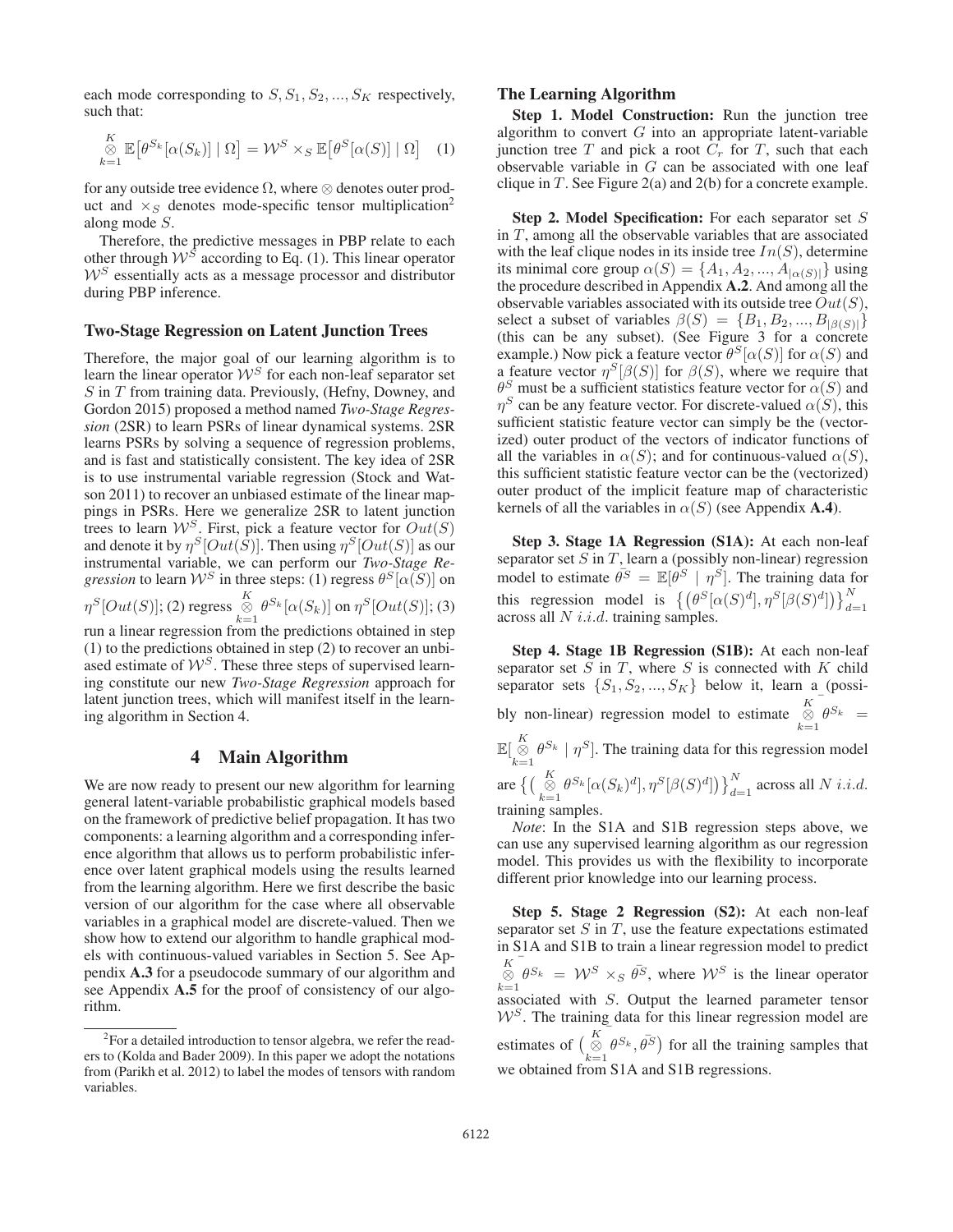**Step 6. Root Tensor Estimation:** At the root  $C_r$ , estimate the expectation of the outer product of the inside tree feature vectors of all adjacent separator sets that are connected with  $C_r$  by taking average across all the  $N$  i.i.d. training samples:

$$
\mathcal{T}^{C_r} = \widehat{\mathbb{E}}\Big[\underset{S \in \gamma(C_r)}{\otimes} \theta^S[\alpha(S)]\Big] = \frac{1}{N} \sum_{d=1}^N \underset{S \in \gamma(C_r)}{\otimes} \theta^S[\alpha(S)^d]
$$

where  $\gamma(C_r)$  denotes the set of all separator sets that are connected to  $C_r$ . Output the learned parameter tensor  $\mathcal{T}^{C_r}$ . This root tensor  $\mathcal{T}^{C_r}$  will later serve the function of exchanging information at the root clique  $C_r$  during Step 3(2) of the inference algorithm below.

Output: The final outputs of our learning algorithm are the linear operators  $W^S$  for each non-leaf separator set that we obtained from Step 5 above, and the root tensor  $\mathcal{T}^{C_r}$  that we obtained from Step 6 above. These  $W^S$  and  $\mathcal{T}^{C_r}$  essentially serve as an alternative parametrization of the latentvariable graphical model G that supports inference based on *predictive belief propagation*. In our inference algorithm below, we will use  $W^{\hat{S}}$  and  $\mathcal{T}^{C_r}$  to build our message-passing protocols and to calculate the result of our inference query.

#### The Inference Algorithm

Our inference algorithm uses the learned alternative parametrization  $W^S$  and  $\mathcal{T}^{C_r}$  outputed by the learning algorithm above to compute inference query through *predictive belief propagation*.

Step 1. Leaf Tensor Construction: For each leaf separator set  $S_l$  of  $T$ , whose core group is  $\alpha(S_l) = \{A_1, A_2, ..., A_{|\alpha(S_l)|}\}\$ , construct a leaf tensor  $\Phi^{S_l}$  with modes  $\theta^{S_l}$ ,  $A_1$ ,  $A_2$ , ...,  $A_{\alpha(S_l)}$  and dimensions  $length(\theta^{S_l}) \times \mathcal{N}(A_1) \times \mathcal{N}(A_2) \times ... \times \mathcal{N}(A_{|\alpha(S_l)|})$ , where  $\mathcal{N}(X)$  denotes the number of values for a discrete random variable X. Each fiber<sup>3</sup> of the tensor  $\Phi^{S_l}$  along mode  $\theta^{S_l}$ takes the value of the feature vector  $\theta^{S_l}$  evaluated at the corresponding values of variables  $A_1, A_2, ..., A_{|\alpha(S_l)|}$ , i.e.,

$$
\Phi^{S_l} \big(:, \mathcal{I}(a_1), \mathcal{I}(a_2), ..., \mathcal{I}(a_{|\alpha(S_l)|}) \big) = \\ \theta^{S_l}[a_1, a_2, ..., a_{|\alpha(S_l)|}]
$$

where  $\mathcal{I}(a)$  denotes the order index of a value a in all the possible values of A. The purpose of these leaf tensors  $\Phi^{S_l}$  is to completely encode the sufficient statistic feature information of all the observable variables in G into our PBP inference system.

Step 2. Initial Leaf Message Generation: At each leaf clique node  $C_l$  in T, let  $\delta(C)$  denote the set of all observable variables that are associated with  $C_l$ , and let  $S_l$  denote the separator set right above  $C_l$ . We define a function  $\zeta(X)$  of an observable variable  $X$  that evaluates to an all-one vector if  $X$  is not observed in the evidence and evaluates to a onehot-encoding value indicator vector  $e_x$  if X is observed to have value  $x$  in the set of observed evidence<sup>4</sup>. That is to say:

$$
\zeta(X) = \begin{cases} \vec{1}, & \text{if } X \text{ is not observed} \\ e_x, & \text{if } X \text{ is observed to have value } x \end{cases}
$$

Then the upward message that we send from  $C_l$  to its parent clique node  $C_p$  can be calculated as:

$$
m_{C_l \to C_p} = \Phi^{S_l^{\dagger}} \times_{\{\delta(C)\}} \left[ \underset{X \in \delta(C)}{\otimes} \zeta(X) \right] \tag{2}
$$

where † denotes Moore-Penrose pseudoinverse. This step serves the purpose of collecting all the observed information in the evidence.

## Step 3. Message Passing:

(1) *From leaf to root (the upward phase):* For each nonroot parent clique node  $C$  in  $T$  where it is separated by a separator set S from its parent node  $C_p$ , once it has received the messages from all of its child nodes  $C_1, C_2, ..., C_K$ , which are separated from it by separator sets  $S_1, S_2, ..., S_K$  respectively, compute and send the upward message:

$$
m_{C \to C_p} = \mathcal{W}^S \underset{j \in \{1, 2, \dots, K\}}{\times_{S_j}} m_{C_j \to C}
$$
 (3)

This step gradually collects all the local observed evidence information from all the leaf cliqes up to the root clique.

(2) At the Root: At the root clique node  $C_r$  of T, which is surrounded by its K child nodes  $C_1, ..., C_K$  (each separated from it by separator sets  $S_1, ..., S_K$  respectively), for each  $k \in \{1, 2, ..., K\}$ , once  $C_r$  has received all the  $K-1$  upward messages from all of its other  $K - 1$  child nodes except for  $C_k$ , compute and send the downward message:

$$
m_{C_r \to C_k} = \mathcal{T}^{C_r} \times_{\mathcal{S}_j} m_{C_j \to C_r}
$$
 (4)

This step summarizes and exchanges evidence information from different subtrees at the root clique.

(3) *From root to leaf (the downward phase):* For each non-root parent clique node  $C$  in  $T$  where it is separated from its parent node  $C_p$  by a separator set S and separated from its K child nodes  $C_1, C_2, ..., C_K$  by separator sets  $S_1, S_2, ..., S_K$  respectively, once it has received the downward message  $m_{C_p \to C}$  from  $C_p$ , for each  $k \in \{1, 2, ..., K\}$ , compute and send the downward message:

$$
m_{C \to C_k} = \mathcal{W}^S \times_S m_{C_p \to C} \underset{j \in (\{1, 2, ..., K\} \setminus k)}{\times_{S_j}} m_{C_j \to C} \quad (5)
$$

This step is the core operation of *predictive belief propagation*. We gradually compute predictive messages level by level from the root clique down to the leaf cliques. All the downward messages  $m_{C\to C_k}$  in this step are *predictive messages*, as defined in Definition 2.

Step 4. Computing Query Result: For the query node  $X_Q$  associated with  $C_Q$ , denote  $C_Q$ 's parent node as  $C_p$ 

<sup>&</sup>lt;sup>3</sup>As explained in (Kolda and Bader 2009), a fiber of a tensor is a higher-order analogue of matrix rows and columns. A fiber along a mode is defined by fixing every mode of the tensor except for that one.

<sup>&</sup>lt;sup>4</sup>For example, if  $X$  is a discrete random variable that can take 6 possible values  $\{1, 2, 3, 4, 5, 6\}$ , and X is observed to have value 3 in the evidence, then  $e_3 = [0, 0, 1, 0, 0, 0]$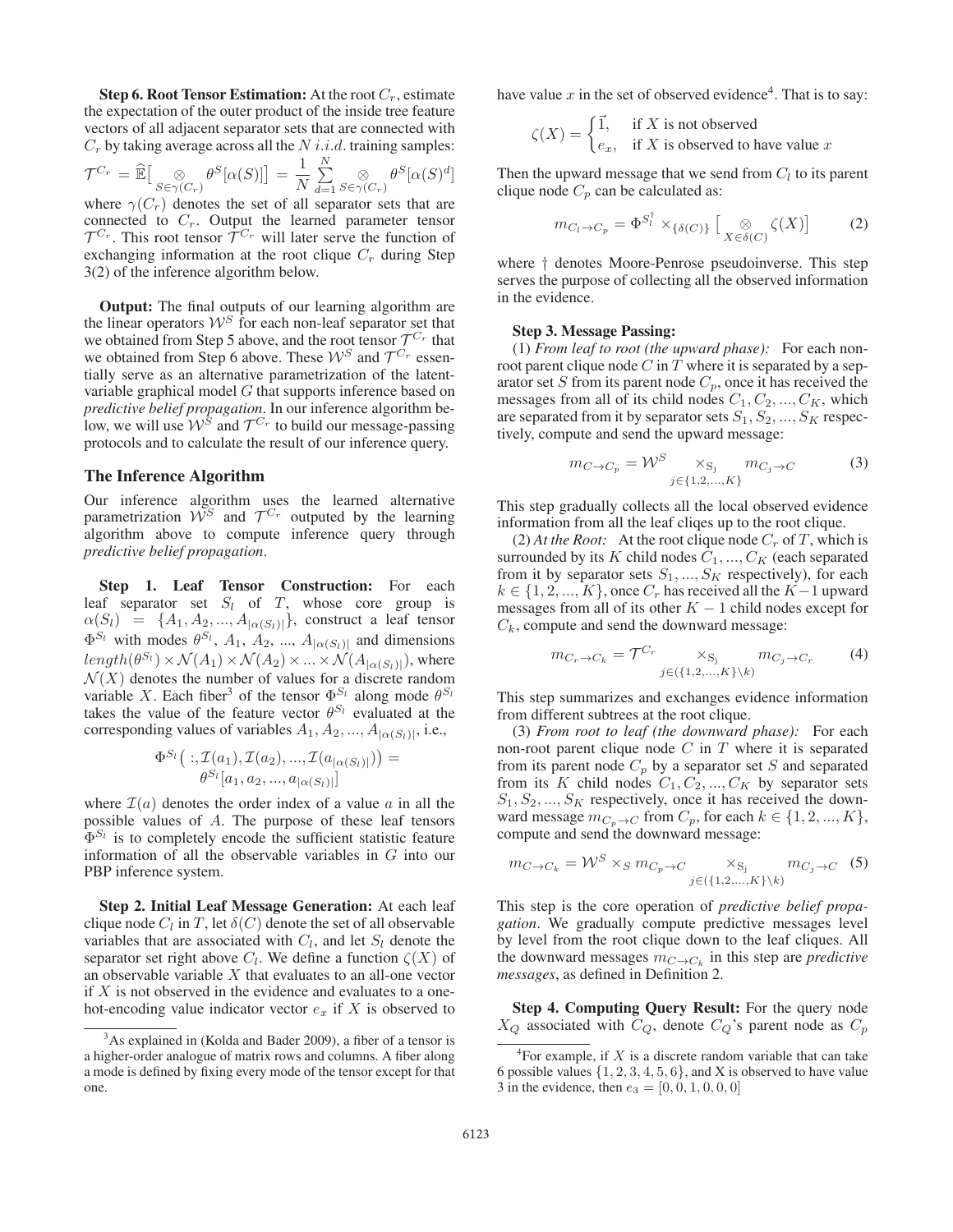and the separator set between them as  $S_Q$ . First use the leaf tensor  $\Phi^{S_Q}$  and its Moore-Penrose pseudoinverse  $\Phi^{S_Q}$  to transform the downward incoming message  $m_{C_p \to C_Q}$  and the upward outgoing message  $m_{C_Q \to C_p}$ , respectively, and then compute the Hadamard product of these transformed versions of the two messages to obtain an estimate of the unnormalized conditional probability of  $\delta(C_Q)$  given all the evidence  $\{X_i = x_i\}_{i \in \mathcal{E}}$ :

$$
\widehat{\mathbb{P}}[\delta(C_Q) \mid \{X_i = x_i\}_{i \in \mathcal{E}}] \propto
$$

$$
(m_{C_p \to C_Q} \times_{S_Q} \Phi^{S_Q^+}) \circ (\Phi^{S_Q} \times_{S_Q} m_{C_Q \to C_p})
$$

Now we marginalize out the variables in  $\delta(C_Q)\backslash X_Q$  and renormalize to obtain the final query result - the estimate of the conditional probability distribution of the query variable  $X_Q$  given all the evidence:  $\widehat{P}[X_Q | \{X_i = x_i\}_{i \in \mathcal{E}}].$ 

[Additional Note]: Another important type of query that we can also compute here is the joint probability of all the observed evidence:  $\widehat{\mathbb{P}}[\{X_i = x_i\}_{i \in \mathcal{E}}]$ . In Step 4 above, before marginalization and renormalization, the Hadamard product is indeed equal to  $\widehat{\mathbb{P}}[\delta(C_Q), \{X_i = x_i\}_{i \in \mathcal{E}}]$  (see Appendix A.5 for the proof). We can marginalize out all the variables in  $\delta(C_Q)$  from it to obtain  $\widehat{P}[\{X_i = x_i\}_{i \in \mathcal{E}}]$ . For example, this type of query is used for classification in the handwritten digit recognition task in the experiment in Section 6.

## 5 Extending to Continuous Domain through RKHS Embeddings

One of the biggest advantages of our new algorithm compared to previous methods is that it can be seamlessly extended from discrete domain to continuous domain in a nonparametric fashion using the technique of kernel embeddings. When encountering continuous random variables in a latent graphical model, we use reproducing-kernel Hilbert space (RKHS) embeddings (Boots, Gretton, and Gordon 2013; Song et al. 2010; Song, Gretton, and Guestrin 2010; Song, Parikh, and Xing 2011) of distributions as sufficient statistic features and express all the learning and belief propagation operations as tensor algebra in the infinitedimensional Hilbert space, and then employ the kernel trick to transform these operations back into tractable finitedimensional linear algebra calculations over Gram matrices (Song et al. 2011; Grunewalder et al. 2012). We present our full derivation of this extension in Appendix A.4.

## 6 Experiments

We design two sets of experiments to evaluate the performance of our proposed algorithm, one using synthetic data and the other one using real data.

## Synthetic Dataset

In this experiment, we test the performance of our algorithm on the task of learning and running inference on the discretevalued latent-variable graphical model depicted in Figure 4 using artificially generated synthetic data and compare it



Figure 4: A directed latent-variable graphical model. Green nodes indicate observable variables and red nodes indicate latent variables.

with both the standard EM algorithm (Dempster, Laird, and Rubin 1977) and the stepwise online EM algorithm (Liang and Klein 2009).



Figure 5: Comparison between our learning algorithm, the EM algorithm and the stepwise online EM algorithm on the synthetic dataset.

We randomly initialize all the conditional probability tables in this model as the ground truth parameters, and then sample a dataset containing joint observations of the observable variables. Next we apply our proposed algorithm to learn this model, and evaluate its performance on the task of inferring the posterior distribution of variable  $D$  given the observed values at variables  $G$ ,  $H$ , and  $E$ . In our experiment, we use ridge regression (Friedman, Hastie, and Tibshirani 2009) for S1A and S1B. We compute the Kullback-Leibler divergence between our algorithm's inferred posterior and the ground truth posterior calculated using the ex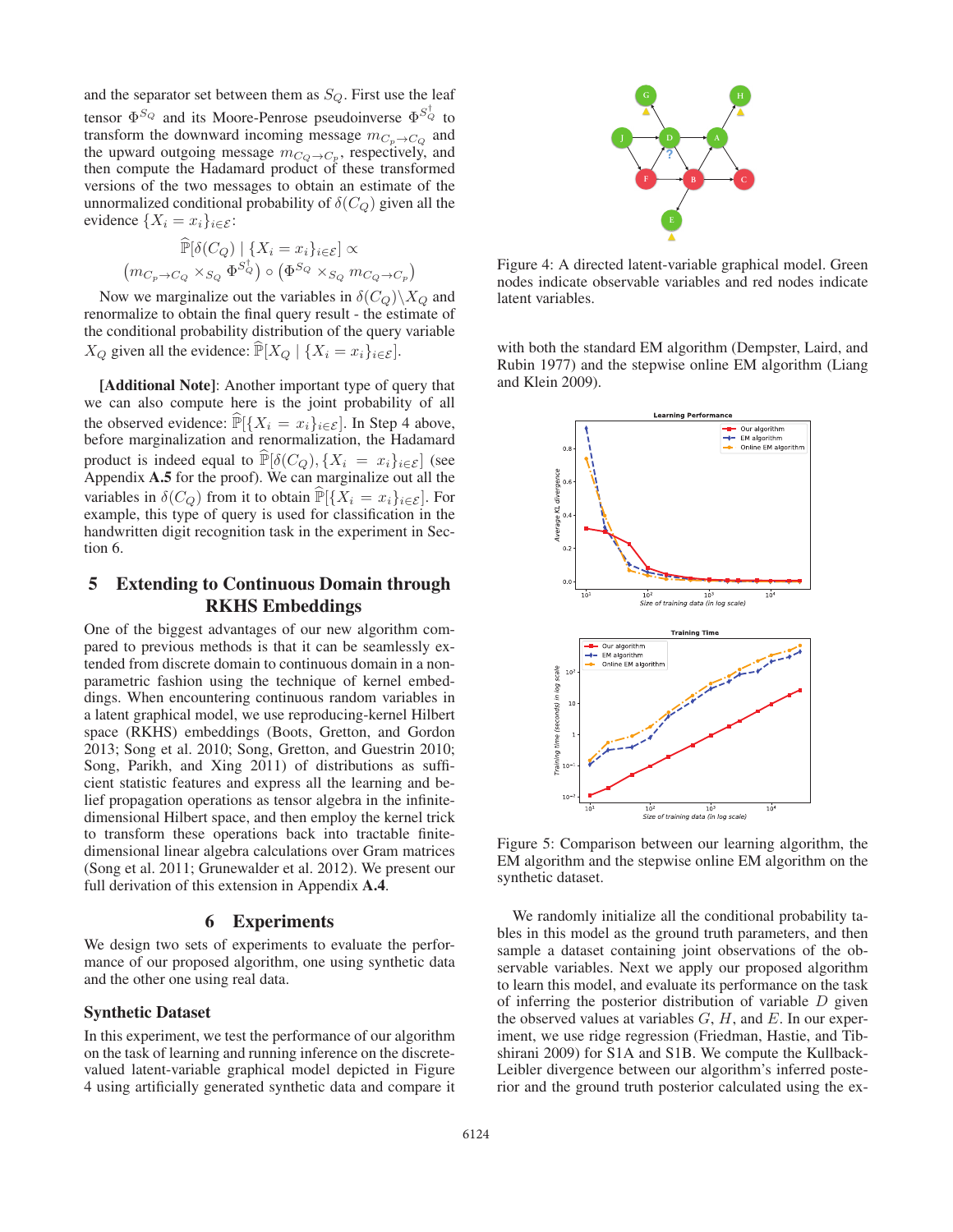act Shafer-Shenoy algorithm and average across all possible joint realizations of the variables  $(g, h, e)$ . We report the results in Figure 5, where we see that the average KL divergence between our algorithm's results and the ground truth posterior quickly decreases and approaches 0 as the size of the training data increases. This result demonstrates that our algorithm learns quickly to perform accurate inference over latent graphical models.

We also run the standard EM algorithm (Dempster, Laird, and Rubin 1977) and the stepwise online EM algorithm (Liang and Klein 2009) to learn the same model with the same synthetic dataset, and compare their performance and training time with our algorithm (Figure 5).<sup>5</sup> Our algorithm achieves equally good learning performance as EM and online EM do, but is much faster to train than both of them. The spectral algorithms can not perform such inference task on individual observable variables in a tractable manner, so we didn't include them as our baselines here.



Figure 6: A directed latent-variable graphical model to model the generative process of the 16-dimensional feature vectors of handwritten digits.

#### Handwritten Digit Recognition

In this experiment we consider the task of recognizing handwritten digits using the Pen-Based Recognition of Handwritten Digits dataset in the UCI machine learning repository (Asuncion and Newman 2007). This dataset collected 10992 handwritten digit samples from 44 writers on a tablet with  $500 \times 500$  pixel resolution and then normalized all the coordinates into integer values between 0 and 100. It then used spatial resampling to obtain 8 regularly spaced points to represent each handwritten digit, and the feature vector for each digit is the 16-dimensional vector consisting of the  $(x, y)$  coordinates of the 8 representative points. In order to learn to classify these handwritten digits, we design a latent variable graphical model structure (shown in Figure 6) to model the generative process of the 16-dimensional feature vectors of handwritten digits. The blue nodes indicate observable variables that corresponds to the coordinate values, and the orange nodes indicate latent variables. We apply our learning algorithm to learn a different generative model for each of the 10 digit categories, and then during test time, we use our inference algorithm to calculate the probability that a test instance is generated from each of the 10 different models, and

choose the one with the highest probability as our predicted category. Here we use 7000 samples as our training set, 494 samples as our validation set, and the other 3498 samples as our testing set. In our experiment, we use Gaussian radial basis function kernel embeddings with bandwidth parameter  $\sigma = 10$  as our feature vectors, and use ridge regression (Friedman, Hastie, and Tibshirani 2009) with regularization parameter  $\lambda = 0.1$  for S1A and S1B.



Figure 7: Comparison of our learning algorithm, the spectral algorithm, the EM algorithm and the stepwise online EM algorithm on the handwritten digit recognition experiment.

We also run the standard EM algorithm (Dempster, Laird, and Rubin 1977), a stepwise online EM algorithm (Liang and Klein 2009), and a spectral algorithm as the baselines to learn the same model, and compare their classification accuracy and training time with our algorithm (Figure 7). From the experimental results we can clearly see that our learning algorithm performs much better and is much faster to train than both the spectral algorithm and the two EM algorithms on this handwritten digit classification task. And moreover, we observe that our algorithm is also very robust and yields good performance even when the size of the training data is relatively small, while the other three algorithms all perform poorly in this scenario.

<sup>&</sup>lt;sup>5</sup>In our experiment, we give both EM and online EM 10 random restarts and take the best ones as their performance evaluation.